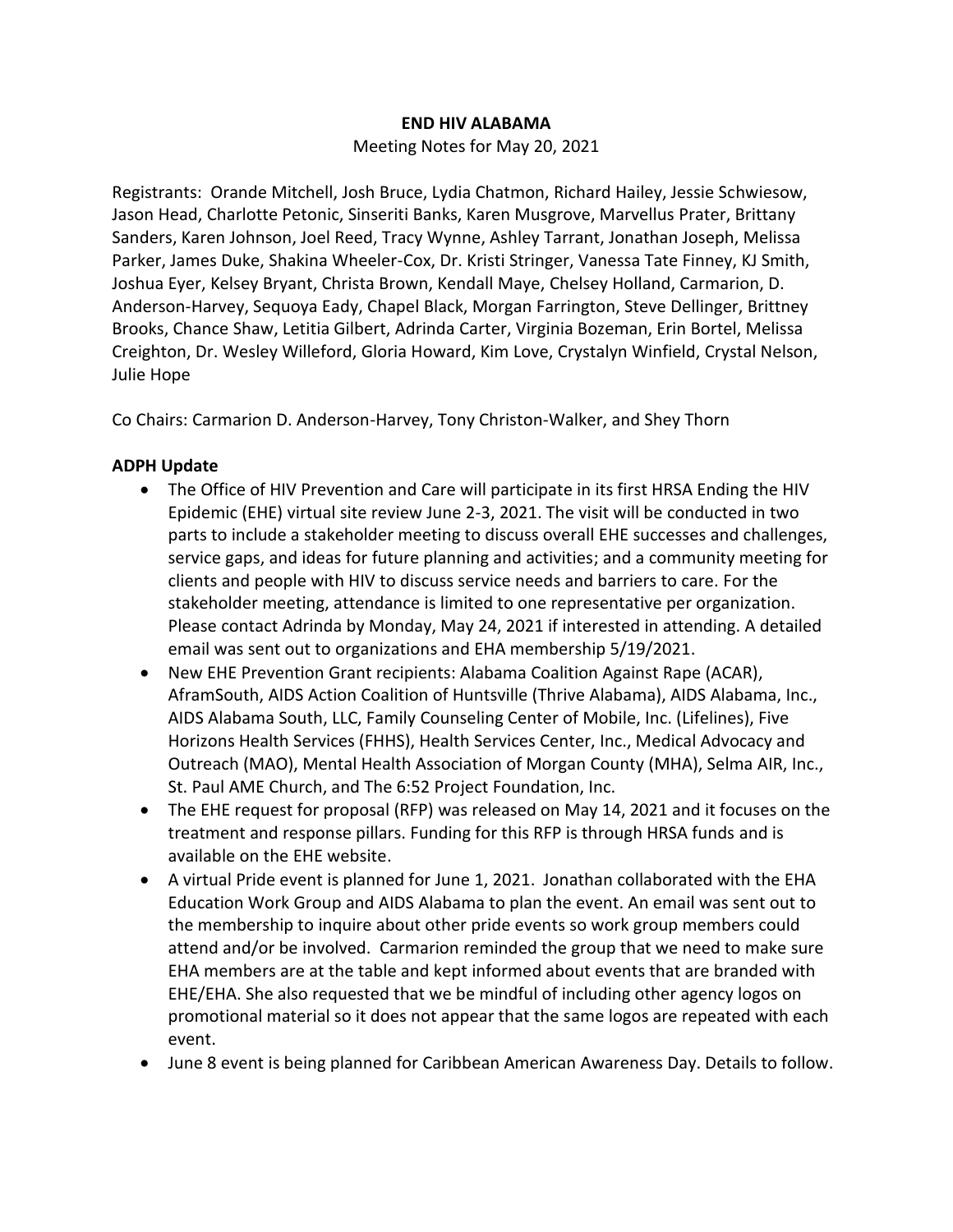# **Work Group Reports**

**The Policy and Advocacy report** was presented by Dr. Kristi Stringer, Work Group Leader.One of the Work Group goals is to collaborate with AIDS Alabama to provide advocacy training for EHA members. A good bit of progress has been made on creating the event. Kristi presented the following outline of topics:

- 1. Specific Actions (call lawmakers, send email)
- 2. Day to Day Advocacy (following HIV legislation, staying informed)
- 3. Discussion Points (what gets their attention)
- 4. How to Contact Lawmakers/ Get a Response
- 5. EHE and HIV Criminalization
- 6. Efficacy of Past Actions

Carmarion suggested working with Rep. Laura Hall to serve as a liaison to build a bridge to the legislative side. Carmarion and Kristi will talk offline about how Rep. Hall might be involved. Both KJ and Steve stated that Rep. Neil Rafferty would also be a good contact for this effort. Tony stressed the importance of advocacy work for the EHA and the value in learning to speak with legislators effectively without infringing on their beliefs. Kristi asked for a committee rubber stamp on the advocacy plan and LaTeisha proposed the co-chairs work with Kristi to review and approve ASAP. Another goal for this group is to create an EHE Advocacy Contact list of individuals and organizations. KJ shared the current list on-screen. It is still a work in progress.

**The Education Work Group report** was given by Chance Shaw, Leader. This Work Group collaborated with the OHPC for the upcoming Pride event. Additionally, they are working on establishing a curriculum for HIV prevention and care and creating fact sheets to disseminate throughout the state. Their next meeting is scheduled for June 10, 2021 at 3:00 p.m.

**The Marketing report** was given by LaTeisha in Warren's stead and at his request. The group is working on the Newsletter and will be providing instructions and timelines for submitting content by the second week of June.

**The Membership report** was given by Brittney Brooks. A membership letter has been approved and will be provided to members for recruitment purposes.

### **EHA Co-Chairs Report**

- The EHA Facebook page will become public soon. We are waiting for ADPH to submit social media policy to finalize.
- LaTeisha will get in touch with Work Group Leaders to discuss goals, timelines, activities, work group descriptions, and a template for meeting notes.
- A provisional EHA organizational chart is being created for use by the membership

#### **Discussion**